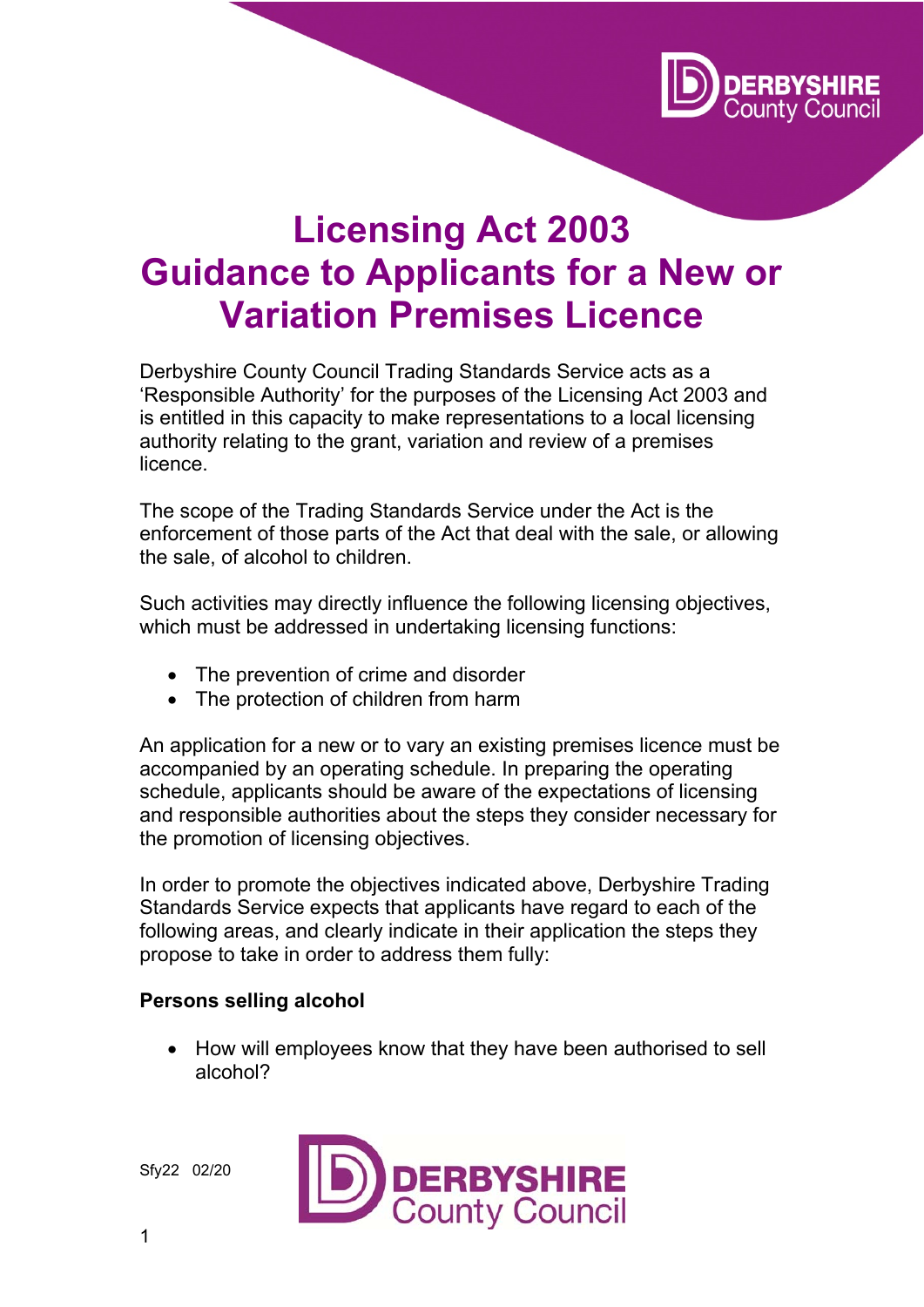- Are sales staff confident and assertive enough to challenge young purchasers when they cannot be certain the purchaser is over 18?
- What arrangements are in place to ensure employees can comfortably carry out their Licensing Act responsibilities at all times? (Includes staff levels during busy periods, staff taking breaks from their duties, etc).
- Is the number of Personal Licence holders employed sufficient for effective control of alcohol sales?

### **Training of sales staff**

- How are employees made aware of their responsibilities under the Licensing Act and in relation to other age-restricted products?
- How are employees instructed with regard to related procedures? (Includes asking for proof of age, refusing sales, 'Think 21' schemes, record keeping, role of supervisors, etc).
- How will the applicant demonstrate that staff have been trained and that training is periodically refreshed?
- Will staff be required to hold or obtain recognised licensing qualifications?

### **Supervision of sales staff under the age of 18**

- $\bullet$  Is it appropriate to employ persons under the age of 18, given that all sales of alcohol must be specifically approved by a responsible person over the age of 18?
- Where persons under 18 are employed, what arrangements will be made to ensure that each sale of alcohol by under-18s is specifically approved?

### **Good practice**

- How will customers be made aware of the controls on the supply of alcohol? (This will include prominent display of appropriate signs/notices pointing out restrictions on alcohol sales, premises/local policies, etc).
- Is 'Challenge 25' (or similar scheme aiming to increase the likelihood that a young purchaser is challenged) to be adopted?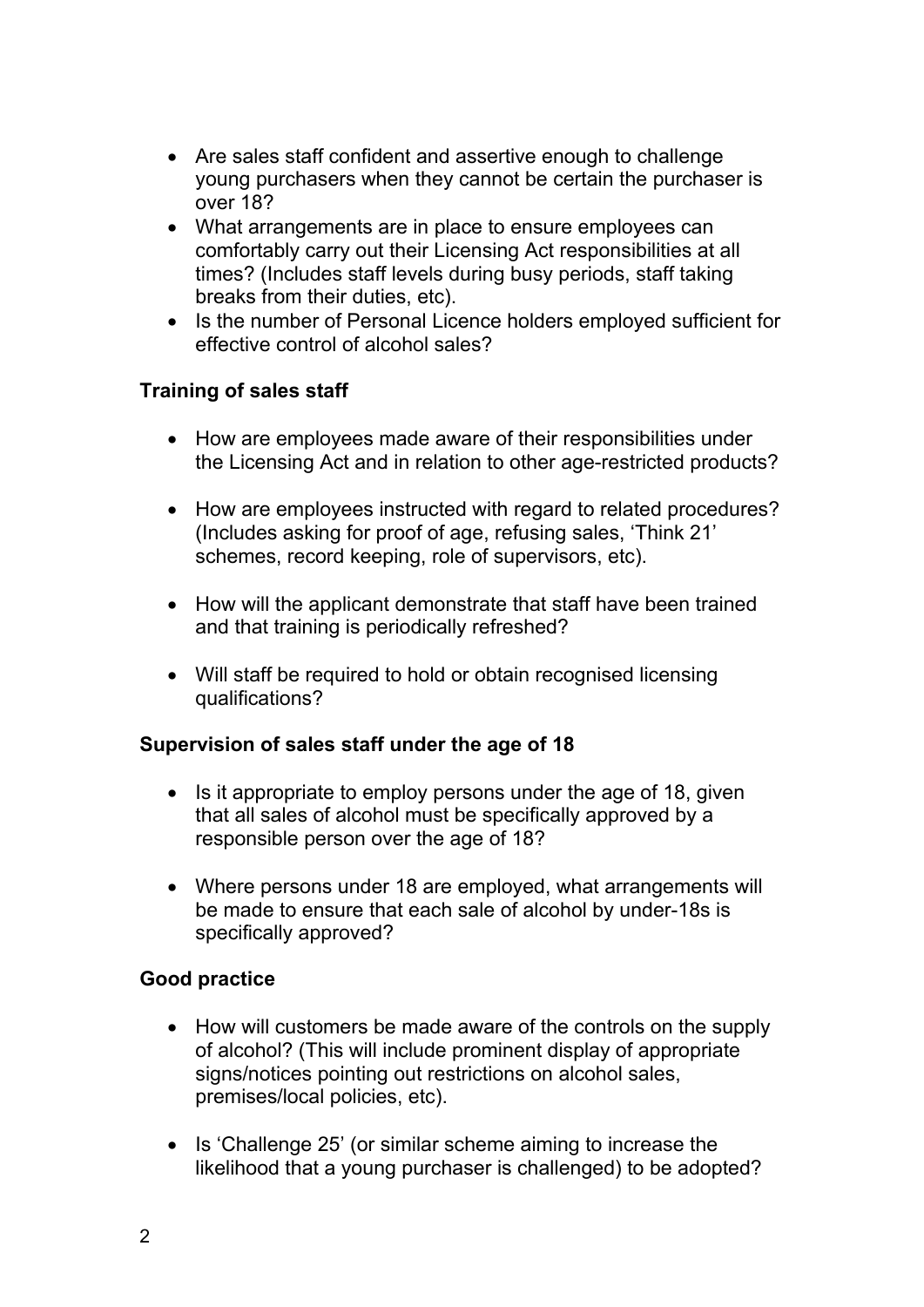- Use of technology:
	- o Scanning tills can be programmed to prompt the seller to check the age of the customer (or to lock if an agerestricted product is scanned by an underage employee)
	- o till systems may be programmed to help staff record refused sales
	- o CCTV can be used either directly or retrospectively to monitor staff performance.

# **Distance Selling (home deliveries / internet / mail order)**

- What arrangements are in place to ensure that alcohol purchases are restricted to customers over 18 years?
- What steps will be taken to ensure that alcohol is not delivered to persons under 18?

## **Monitoring of procedures**

- What arrangements are in place to check that the stated precautions and associated procedures are operating at all times when alcohol is available for supply?
- How will the actions of employees be monitored in the absence of the Designated Premises Supervisor (DPS), premises licence holder or other supervisory staff? (Typically will include use of a refusals book (or other method to record refused sales), review of CCTV, observations, mystery shoppers, etc).
- What records are kept to demonstrate that precautions and procedures are regularly reviewed and failings acted upon?

### **Minimising risk**

- Can selection of alcohol by minors be reduced (for example, by removing it from self-service areas and adopting over-counter sales)?
- Can alcohol sales be restricted to designated tills / staff over 18?
- Can opening times be restricted to those when the DPS or a personal licence holder is present?